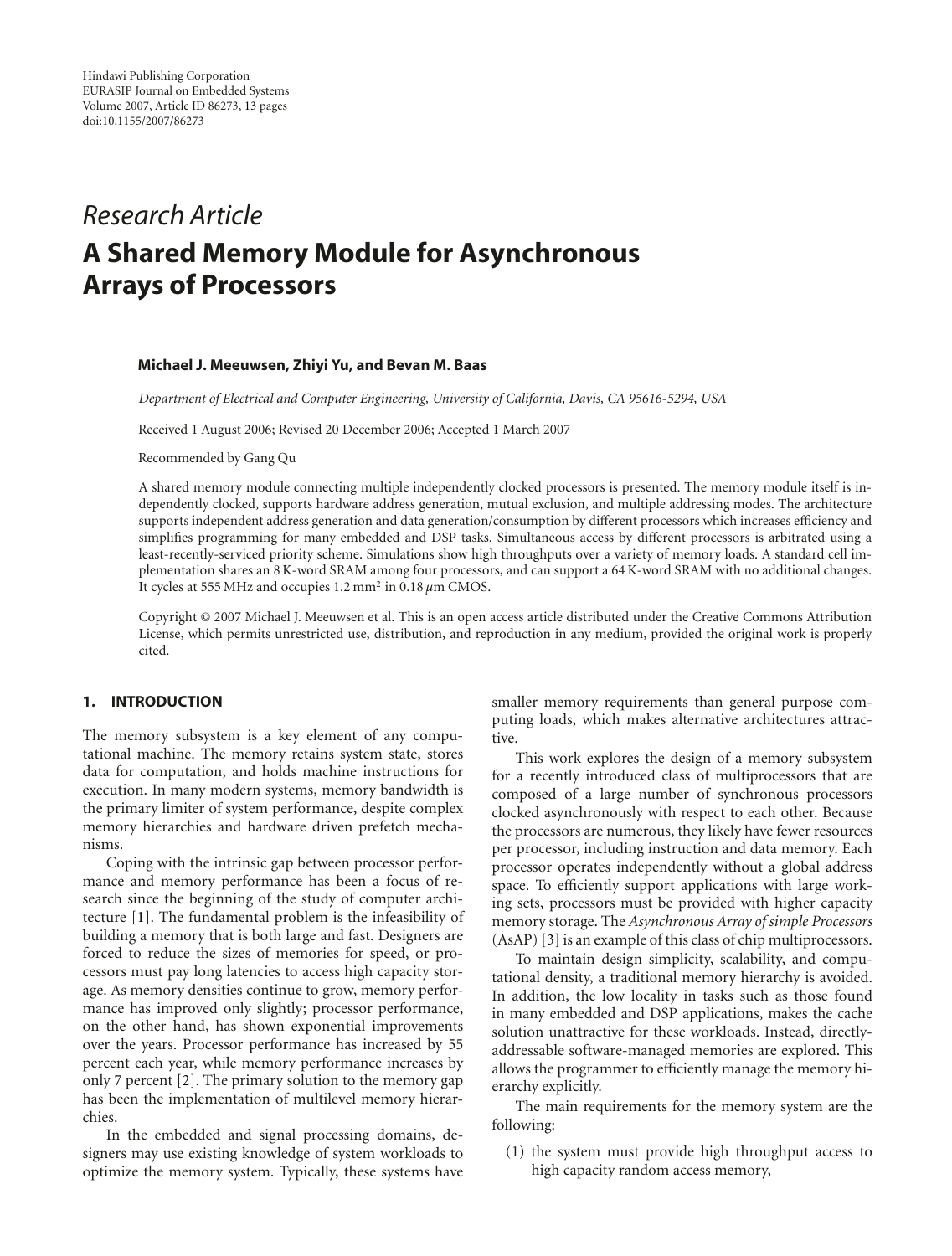- (2) the memory must be accessible from multiple asynchronous clock domains,
- (3) the design must easily scale to support arbitrarily large memories, and
- (4) the impact on processing elements should be minimized.

The remainder of this work is organized as follows. In [Section 2,](#page-1-0) the current state of the art in memory systems is reviewed. [Section 3](#page-1-1) provides an overview of an example processor array without shared memories. [Section 4](#page-2-0) explores the design space for memory modules. [Section 5](#page-4-0) describes the design of a buffered memory module, which has been implemented using a standard cell flow. [Section 6](#page-6-0) discusses the performance and power of the design, based on high level synthesis results and simulation. Finally, the paper concludes with [Section 7.](#page-11-0)

# <span id="page-1-0"></span>**2. BACKGROUND**

# *2.1. Memory system architectures*

Although researchers have not been able to stop the growth of the processor/memory gap, they have developed a number of architectural alternatives to increase system performance despite the limitations of the available memory. These solutions range from traditional memory hierarchies to intelligent memory systems. Each solution attempts to reduce the impact of poor memory performance by storing the data needed for computation in a way that is easily accessible to the processor.

#### *2.1.1. Traditional memory hierarchies*

The primary solution to the processor/memory gap has been to introduce a local cache memory, exploiting spatial and temporal locality evident in most software programs. Caches are small fast memories that provide the processor with a local copy of a small portion of main memory. Caches are managed by hardware to ensure that the processor always sees a consistent view of main memory.

The primary advantage of the traditional cache scheme is ease of programming. Because caches are managed by hardware, programs address a single large address space. Movement of data from main memory to cache is handled by hardware and is transparent to software.

The primary drawback of the cache solution is its high overhead. Cache memories typically occupy a significant portion of chip area and consume considerable power. Cache memories do not add functionality to the system—all storage provided is redundant, and identical data must be stored elsewhere in the system, such as in main memory or on disk.

# *2.1.2. Alternative memory architectures*

Scratch Pad Memories are a cache alternative not uncommonly found in embedded systems [\[4\]](#page-12-4). A scratch-pad memory is an on-chip SRAM with a similar size and access time as an L1 (level 1) cache. Scratch pad memories are unlike caches



<span id="page-1-2"></span>FIGURE 1: Block diagram and chip micrograph of the AsAP chip multiprocessor.

in that they are uniquely mapped to a fixed portion of the system's address space. Scratch-pad memory may be used in parallel with a cache or alone [\[5\]](#page-12-5). Banakar et al. report a typical power savings of 40 percent when scratch-pad memories are used instead of caches [\[4\]](#page-12-4).

Others have explored alternatives to traditional memory hierarchies. These include architectures such as Intelligent RAM (IRAM) [\[6\]](#page-12-6) and Smart Memories [\[7\]](#page-12-7).

# <span id="page-1-1"></span>**3. AN EXAMPLE TARGET ARCHITECTURE: AsAP**

An example target architecture for this work is a chip multiprocessor called an Asynchronous Array of simple Processors (AsAP) [\[3,](#page-12-3) [8,](#page-12-8) [9\]](#page-12-9). An AsAP system consists of a twodimensional array of homogeneous processing elements as shown in [Figure 1.](#page-1-2) Each element is a simple CPU, which contains its own computation resources and executes its own locally stored program. Each processing element has a local clock source and operates asynchronously with respect to the rest of the array. The Globally Asynchronous Locally Synchronous (GALS) [\[10](#page-12-10)] nature of the array alleviates the need to distribute a high speed clock across a large chip. The homogeneity of the processing elements makes the system easy to scale as additional tiles can be added to the array with little effort.

Interprocessor communication within the array occurs through dual-clock FIFOs [\[11](#page-12-11)] on processor boundaries. These FIFOs provide the required synchronization, as well as data buffers for rate matching between processors. The interconnection of processors is reconfigurable.

Applications are mapped to AsAP by partitioning computation into many small tasks. Each task is statically mapped onto a small number of processing elements. For example, an IEEE 802.11a baseband transmitter has been implemented on a 22-processor array [\[9\]](#page-12-9), and a JPEG encoder has been implemented on a 9-processor array.

AsAP processors are characterized by their very small memory resources. Small memories minimize power and area while increasing the computational density of the array. No memory hierarchy exists, and memory is managed entirely by software. Additionally, there is no global address space, and all interprocessor communication must occur through the processors' input FIFOs.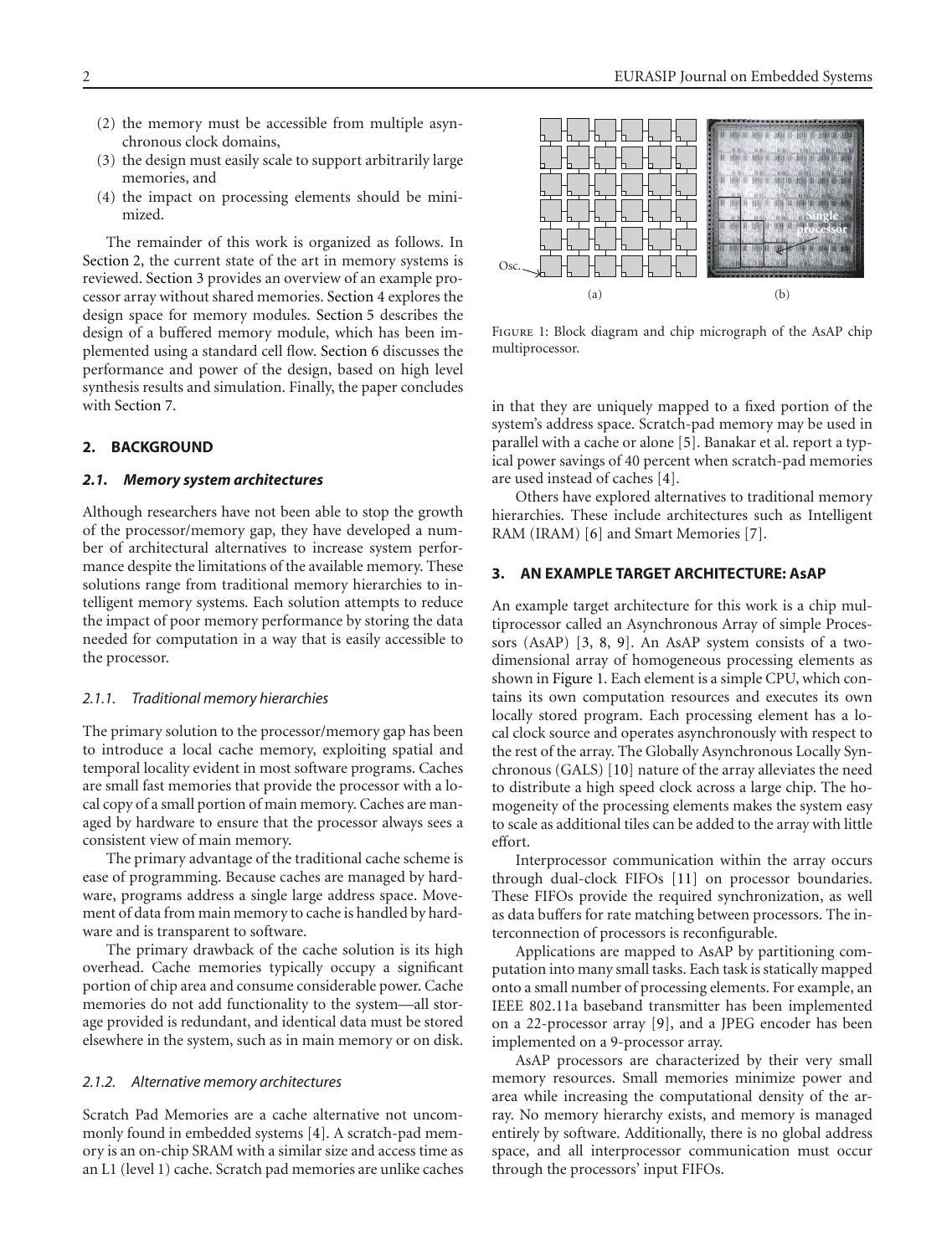Each processor tile contains memory for 64 32-bit instructions and 128 16-bit words. With only 128 words of randomly-accessible storage in each processor, the AsAP architecture is currently limited to applications with small working sets.

# <span id="page-2-0"></span>**4. DESIGN SPACE EXPLORATION**

A wide variety of design possibilities exist for adding larger amounts of memory to architectures like AsAP. This section describes the design space and design selection based on estimated performance and flexibility.

In exploring the design space, parameters can be categorized into three roughly orthogonal groups.

- (1) *Physical design* parameters, such as memory capacity and module distribution have little impact on the design of the memory module itself, but do determine how the module is integrated into the processing array.
- (2) *Processor interface* parameters, such as clock source and buffering have the largest impact on the module design.
- (3) *Reconfigurability* parameters allow design complexity to be traded off for additional flexibility.

### *4.1. Key memory parameters*

# *4.1.1. Capacity*

Capacity is the amount of storage included in each memory module. Memory capacity is driven by application requirements as well as area and performance targets. The lower bound on memory capacity is given by the memory requirements of targeted applications while die area and memory performance limit the maximum amount of memory. Higher capacity RAMs occupy more die area, decreasing the total computational density of the array. Larger RAMs also limit the bandwidth of the memory core.

It is desirable to implement the smallest possible memory required for the targeted applications. These requirements, however, may not be available at design time. Furthermore, over-constraining the memory capacity limits the flexibility of the array as new applications emerge. Hence, the scalability of the memory module design is important, allowing the memory size to be chosen late in the design cycle and changed for future designs with little effort.

# *4.1.2. Density*

Memory module density refers to the number of memory modules integrated into an array of a particular size, and is determined by the size of the array, available die area, and application requirements. Typically, the number of memory modules integrated into an array is determined by the space available for such modules; however, application level constraints may also influence this design parameter. Assuming a fixed memory capacity per module, additional modules may be added to meet minimum memory capacity requirements.

Also, some performance increase can be expected by partitioning an application's data among multiple memory modules due to the increased memory bandwidth provided by each module. This approach to increasing performance is not always practical and does not help if the application does not saturate the memory interface. It also requires a high degree of parallelism among data as communication among memory modules may not be practical.

#### *4.1.3. Distribution*

The distribution of memory modules within the array can take many forms. In general, two topological approaches can be used. The first approach leaves the processor array intact and adds memory modules in rows or columns as allowed by available area resources. Processors in the array maintain connectivity to their nearest neighbors, as if the memory modules were not present. The second approach replaces processors with memory modules, so that each processor neighboring a memory module loses connectivity to one processor. These strategies are illustrated in [Figure 2.](#page-3-0)

# *4.1.4. Clock source*

Because the targeted arrays are GALS systems, the clock source for the memory module becomes a key design parameter. In general, three distinct possibilities exist. First, the memory module can derive its clock from the clock of a particular processor. The memory would then be synchronous with respect to this processor. Second, the memory can generate its own unique clock. The memory would be asynchronous to all processors in the array. Finally, the memory could be completely asynchronous, so that no clock would be required. This solution severely limits the implementation of the memory module, as most RAMs provided in standard cell libraries are synchronous.

# <span id="page-2-1"></span>*4.1.5. Address source*

The address source for a memory module has a large impact on application mapping and performance. To meet the random access requirement, processors must be allowed to supply arbitrary addresses to memory. (1) The obvious solution uses the processor producing or consuming the memory data as the address source. The small size of the targeted processors, however, makes another solution attractive. (2) The address and data streams for a memory access can also be partitioned among multiple processors. A single processor can potentially be used to provide memory addresses, while other processors act as data sources and data sinks. This scheme provides a potential performance increase for applications with complex addressing needs because the data processing and address generation can occur in parallel. (3) A third possible address source is hardware address generators, which typically speed up memory accesses significantly, but must be built into hardware. To avoid unnecessary use of power and die area, only the most commonly used access patterns should be included in hardware.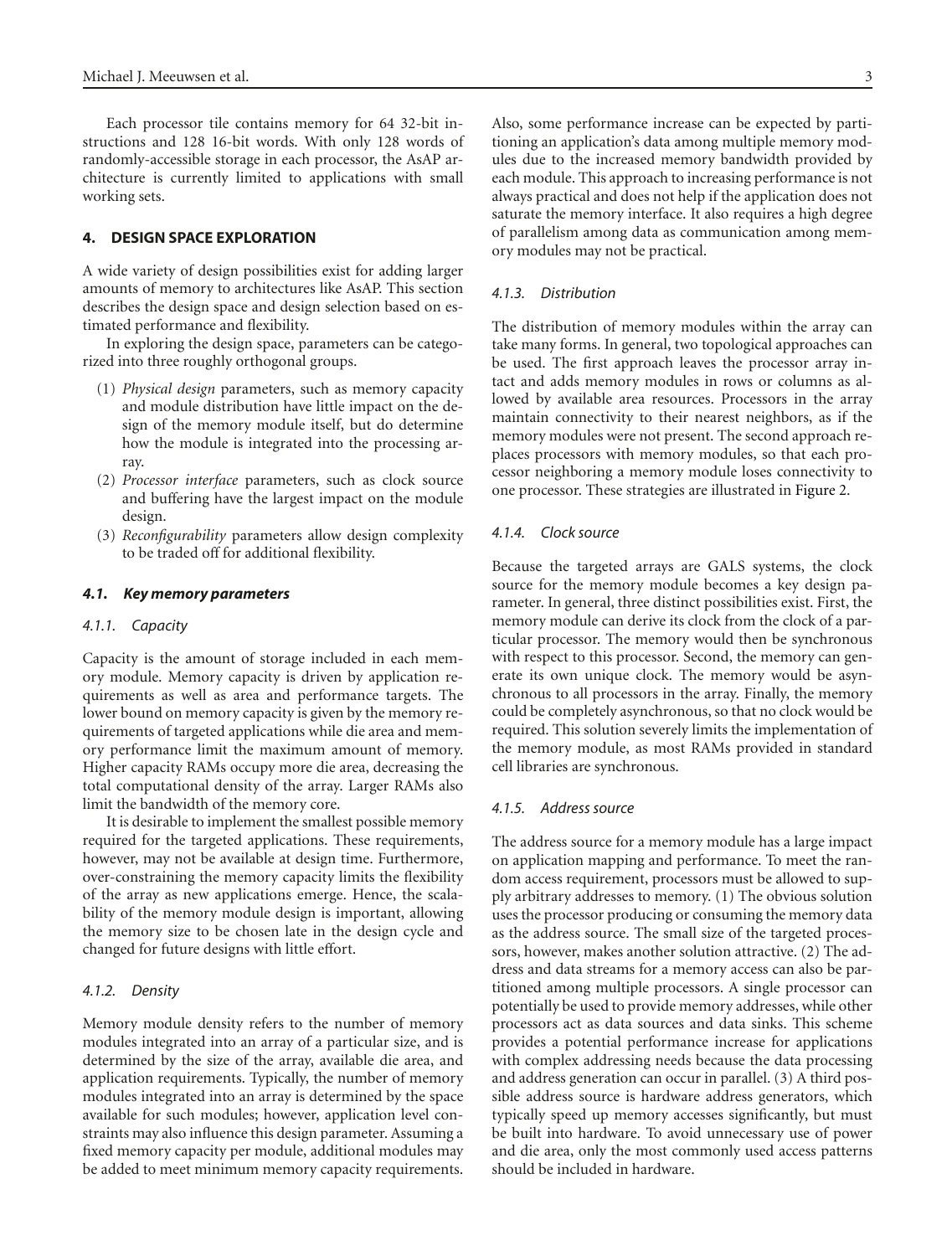

<span id="page-3-0"></span>Figure 2: Various topologies for distribution of memories in a processor array. Processor connectivity is maintained when (a) memories are added to the edge of the array, or (b) the array is split to make room for a row of memories. Processor connectivity is lost when (c) processor tiles are replaced by memory tiles.

#### *4.1.6. Buffering*

The implementation of buffers for accesses to the memory module provides another design parameter. Buffers may be used between a processor and a memory module for latency hiding, synchronization, or rate matching. Without some level of buffering, processors are tightly coupled to the memory interface, and prefetching of data is difficult.

# *4.1.7. Sharing*

The potentially large number of processors in a processing array makes the sharing of memories among processors attractive. In this context, shared memory serves two distinct purposes. First, as in more traditional computing, shared memory can serve as a communication medium among simultaneous program threads. Also, in our context, sharing a memory among multiple processors can enable higher utilization of available memory bandwidth in cases where a single thread is unable to saturate the memory bus. In either case, synchronization mechanisms are required to guarantee mutual exclusion when memory is shared.

# *4.1.8. Inter-parameter dependencies*

There are strong dependencies among the four parameters described in the preceding four subsections (clock source, address source, buffering, and sharing). Selecting a value for one of the parameters limits the feasible values of the other parameters. This results in the existence of two distinct archetype designs for the processor interface. Other design options tend to be hybrids of these two models and often have features that limit usefulness.

# *Type I: bufferless memory*

The first design can be derived by forcing a *bufferless* implementation. Without buffers, there is no way to synchronize across clock boundaries, so the memory module must be synchronous to the interfacing processor. Because processors are asynchronous to one another, sharing the memory is no longer feasible, and using an alternate processor as an address source is not possible. The resulting design is a memory module that couples tightly to a single processor. Because there is no buffering, memory accesses are either tightly integrated into the processor's pipeline or carefully timed to avoid overwriting data.

# *Type II: buffered memory*

The second design is, in some respects, the dual of the first. We can arrive at this design by requiring that the memories be *shareable.* Because processors exist in different clock domains, dual-clock FIFOs must be used to synchronize across clock boundaries. To avoid tying the memory clock speed to an arbitrary processor (which would defeat the fundamental purpose of GALS clocking—namely, to allow independent frequency adjustment of blocks), the memory module should supply its own clock. An independent processor could easily be used as an address source with the appropriate hardware in place. This design effectively isolates the memory module from the rest of the array, has few dependencies on the implementation of the processors, and does not impact the performance of any processors not accessing the memory.

#### *4.2. Degree of configurability*

The degree of configurability included in the memoryprocessor interconnect, as well as in the memory module itself can be varied independently of the memory module design. To some degree, the level of configurability required in the interconnect is a function of the number of processors in the array, and their distances from the memory module. For small arrays, hardwired connections to the memory module may make sense. For large arrays with relatively few memory modules, additional configurability is desirable to avoid limiting the system's flexibility.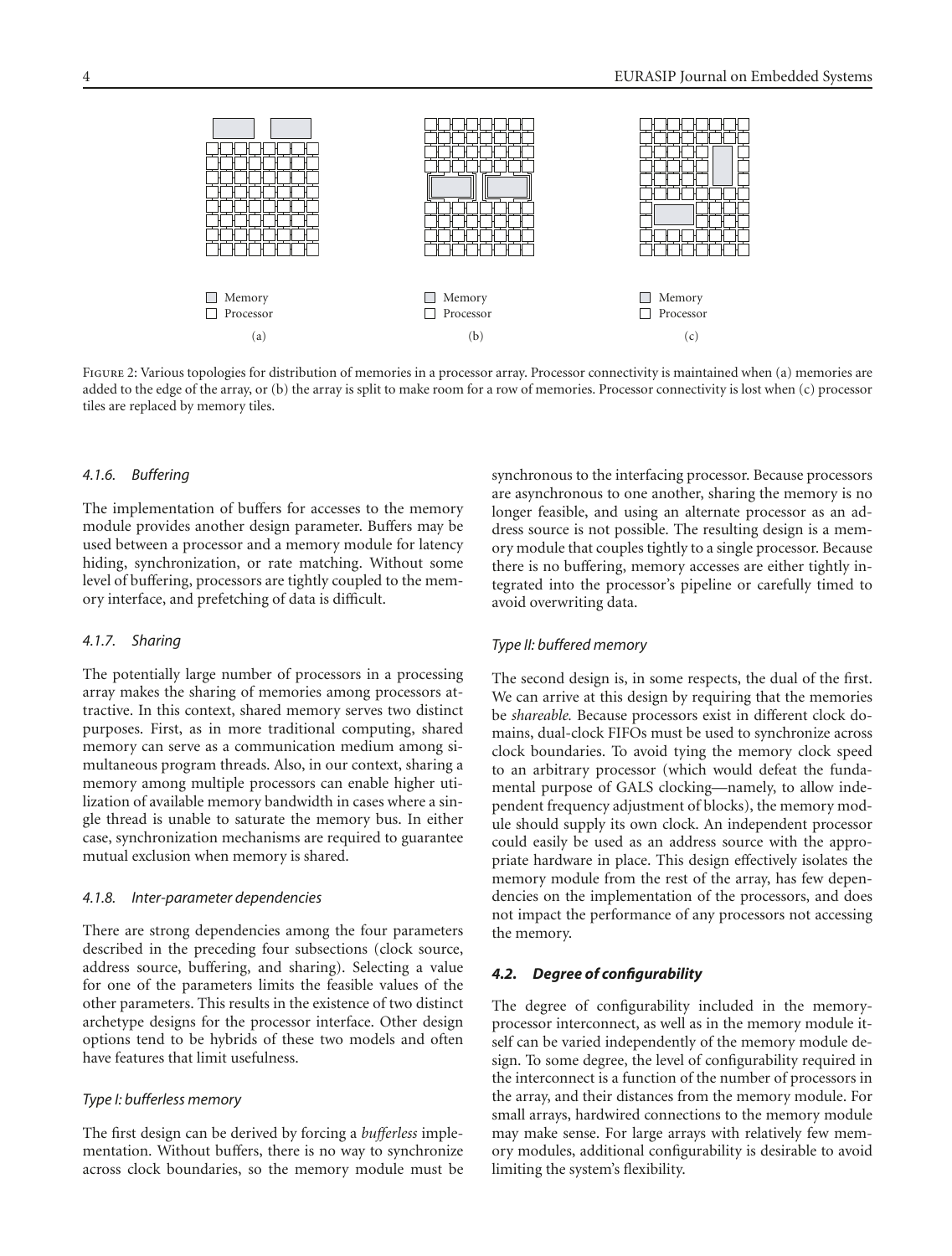The configurability of the memory module itself allows trade offs in performance, power, and area for flexibility. Examples of configurability at the module level cover a broad range and are specific to the module's design. Some examples of configurable parameters are the address source used for memory accesses and the direction of synchronization FI-FOs in a locally clocked design.

# <span id="page-4-1"></span>*4.3. Design selection*

The remainder of this work describes a buffered memory solution. This design was chosen based on the flexibility in addressing modes and the ability to share the memory among multiple processors. These provide a potential performance increase by allowing redistribution of the address generation workload, and by exploiting parallelism across large datasets. The relative area overhead impact of the additional logic can be reduced if the RAM core used in the memory module has a high capacity and thus the FIFO buffers become a small fraction of the total module area. The performance impact of additional memory latency can potentially be reduced or eliminated by appropriate software task partitioning or techniques such as data prefetching.

# <span id="page-4-0"></span>**5. FIFO-BUFFERED MEMORY DESIGN**

This section describes the design and implementation of a FIFO-buffered memory module suitable for sharing among independently-clocked interfaces (typically processors). The memory module has its own local clock source, and communicates with external blocks via dual clock FIFOs. As described in [Section 4.3,](#page-4-1) this design was selected based on its flexibility in addressing modes and the potential speedup for applications with a high degree of parallelism across large datasets.

## *5.1. Overview*

The prototype described in this section allows up to four external blocks to access the RAM array. The design supports a memory size up to 64 K 16-bit words with no additional modifications.

Processors access the memory module via input ports and output ports. *Input ports* encapsulate the required logic to process incoming requests and utilize a dual-clock FIFO to reliably cross clock domains. Each input port can assume different modes, changing the method of memory access. The memory module returns data to the external block via an *output port,* which also interfaces via a dual-clock FIFO.

A number of additional features are integrated into the memory module to increase usability. These include multiple port modes, address generators, and mutual exclusion (mutex) primitives. A block diagram of the FIFO-buffered memory is shown in [Figure 3.](#page-5-0) This diagram shows the high-level interaction of the input and output ports, address generators, mutexes, and SRAM core. The theory of operation for this module is described in [Section 5.2.](#page-4-2) The programming interface to the memory module is described in [Section 5.3.](#page-4-3)

#### <span id="page-4-2"></span>*5.2. Theory of operation*

The operation of the FIFO-buffered memory module is based on the execution of requests. External blocks issue requests to the memory module by writing 16-bit command tokens to the input port. The requests instruct the memory module to carry out particular tasks, such as memory writes or port configuration. Additional information on the types of requests and their formats is provided in [Section 5.3.](#page-4-3) Incoming requests are buffered in a FIFO queue until they can be issued. While requests issued into a single port execute in FIFO order, requests from multiple processors are issued concurrently. Arbitration among conflicting requests occurs before allowing requests to execute.

In general, the execution of a request occurs as follows. When a request reaches the head of its queue it is decoded and its data dependencies are checked. Each request type has a different set of requirements. A memory read request, for example, requires adequate room in the destination port's FIFO for the result of the read; a memory write, on the other hand, must wait until valid data is available for writing. When all such dependencies are satisfied, the request is issued. If the request requires exclusive access to a shared resource, it requests access to the resource and waits for acknowledgment prior to execution. The request blocks until access to the resource is granted. If the request does not access any shared resources, it executes in the cycle after issue. Each port can potentially issue one request per cycle, assuming that requests are available and their requirements are met.

The implemented memory module supports all three address sources detailed in [Section 4.1.5.](#page-2-1) These are (1) one processor providing addresses and data, (2) two processors with one providing addresses and the other handling data, and (3) hardware address generators. All three support bursts of 255 memory reads or writes with a single request. These three modes provide high efficiency in implementing common access patterns without preventing less common patterns from being used.

Because the memory resources of the FIFO-buffered memory are typically shared among multiple processors, the need for interprocess synchronization is anticipated. To this end, the memory module includes four mutex primitives in hardware. Each mutex implements an atomic single-bit test and set operation, allowing easy implementation of simple locks. More complex mutual exclusion constructs may be built on top of these primitives using the module's memory resources.

# <span id="page-4-3"></span>*5.3. Processor interface*

External blocks communicate with the memory module via dedicated memory ports. Each of these ports may be configured to connect to one input FIFO and one output FIFO in the memory module. These connections are independent, and which of the connections are established depends on the size of the processor array, the degree of reconfigurability implemented, and the specific application being mapped.

An external block accesses the memory module by writing 16-bit words to one of the memory module's input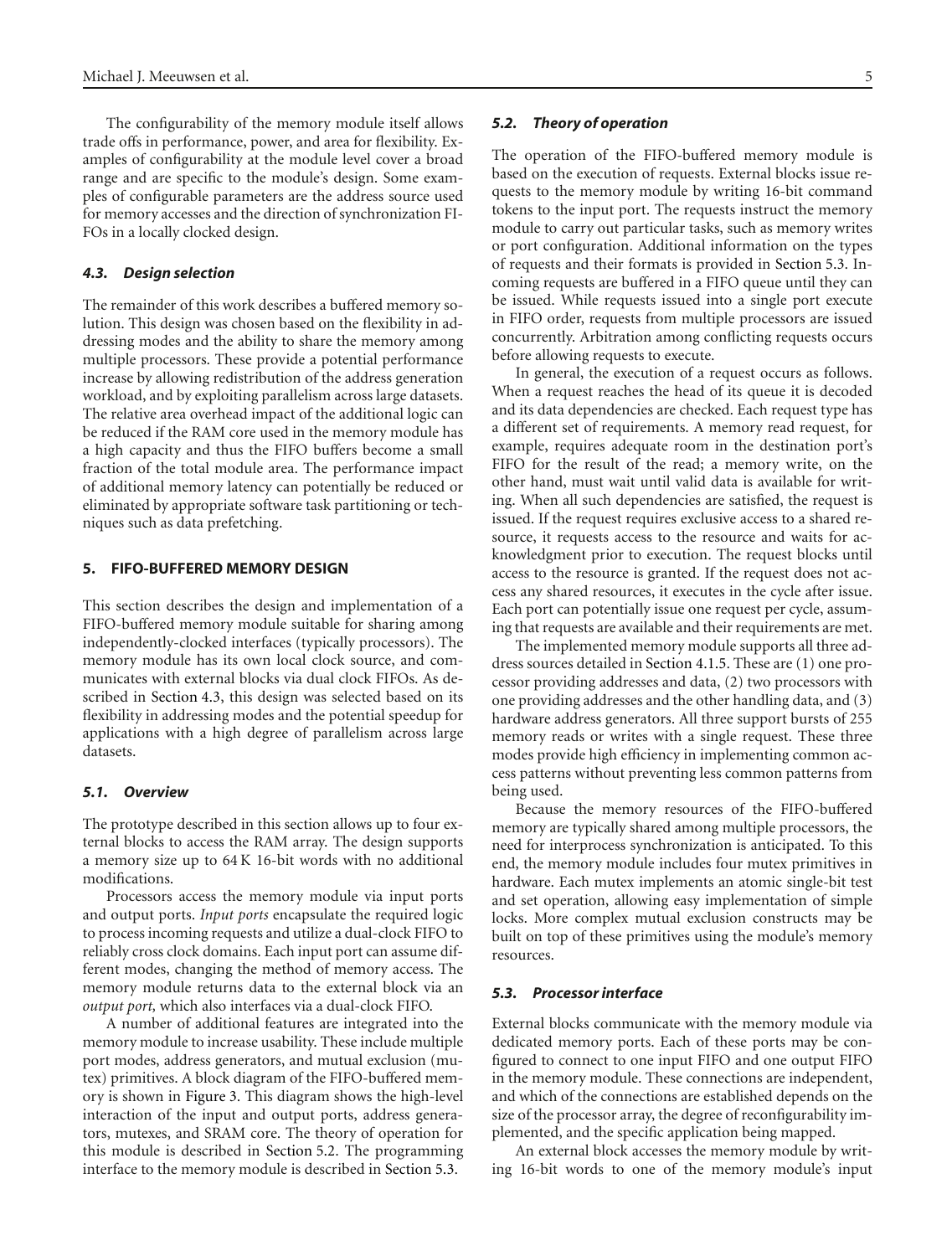

<span id="page-5-0"></span>FIGURE 3: FIFO-buffered memory block diagram. Arrows show the direction of signal flow for the major blocks in the design. Multiplexers allow control of various resources to be switched among input ports. The gray bars approximate the pipeline stages in the design.

FIFOs. In general, these words are called *tokens*. One or more tokens make up a *request*. A request instructs the memory module to perform an action and consists of a command token, and possibly one or more data tokens. The requests issued by a particular processor are always executed in FIFO order. Concurrent requests from multiple processors may be executed in any order. If a request results in data being read from memory, this data is written to the appropriate output FIFO where it can be accessed by the appropriate block.

#### *5.3.1. Request types*

The FIFO-buffered memory supports eight different request types. Each request type utilizes different resources within the memory module. In addition, some requests are blocking, meaning that they must wait for certain conditions to be satisfied before they complete. To maintain FIFO ordering of requests, subsequent requests cannot proceed until a blocking request completes.

(1)-(2) Memory read and write requests cause a single word memory access. The request blocks until the access is completed. (3)-(4) Configuration requests enable setup of module ports and address generators. (5)-(6) Burst read and write requests are used to issue up to 255 contiguous memory operations using an address generator. (7)-(8) Mutex request and release commands are used to control exclusive use of a mutual exclusion primitive—which can be used for

synchronization among input ports or in the implementation of more complex mutual exclusion constructs.

## *5.3.2. Input port modes*

Each input port in the FIFO-buffered memory module can operate in one of three modes. These modes affect how incoming memory and burst requests are serviced. Mode information is set in the port configuration registers using a port configuration request. These registers are unique to each input port, and can only be accessed by the port that contains them.

*Address-data* mode is the most fundamental input port mode. In this mode, an input port performs memory reads and writes independently. The destination for memory reads is programmable, and is typically chosen so that the output port and input port connect to the same external block, but this is not strictly required.

A memory write is performed by first issuing a memory write request containing the write address. This request must be immediately followed by a data token containing the data to be written to memory. In the case of a burst write, the burst request must be immediately followed by the appropriate number of data tokens. [Figure 4\(a\)](#page-6-1) illustrates how writes occur in address-data mode.

A memory read is performed by first issuing a memory read request, which contains the read address. The value read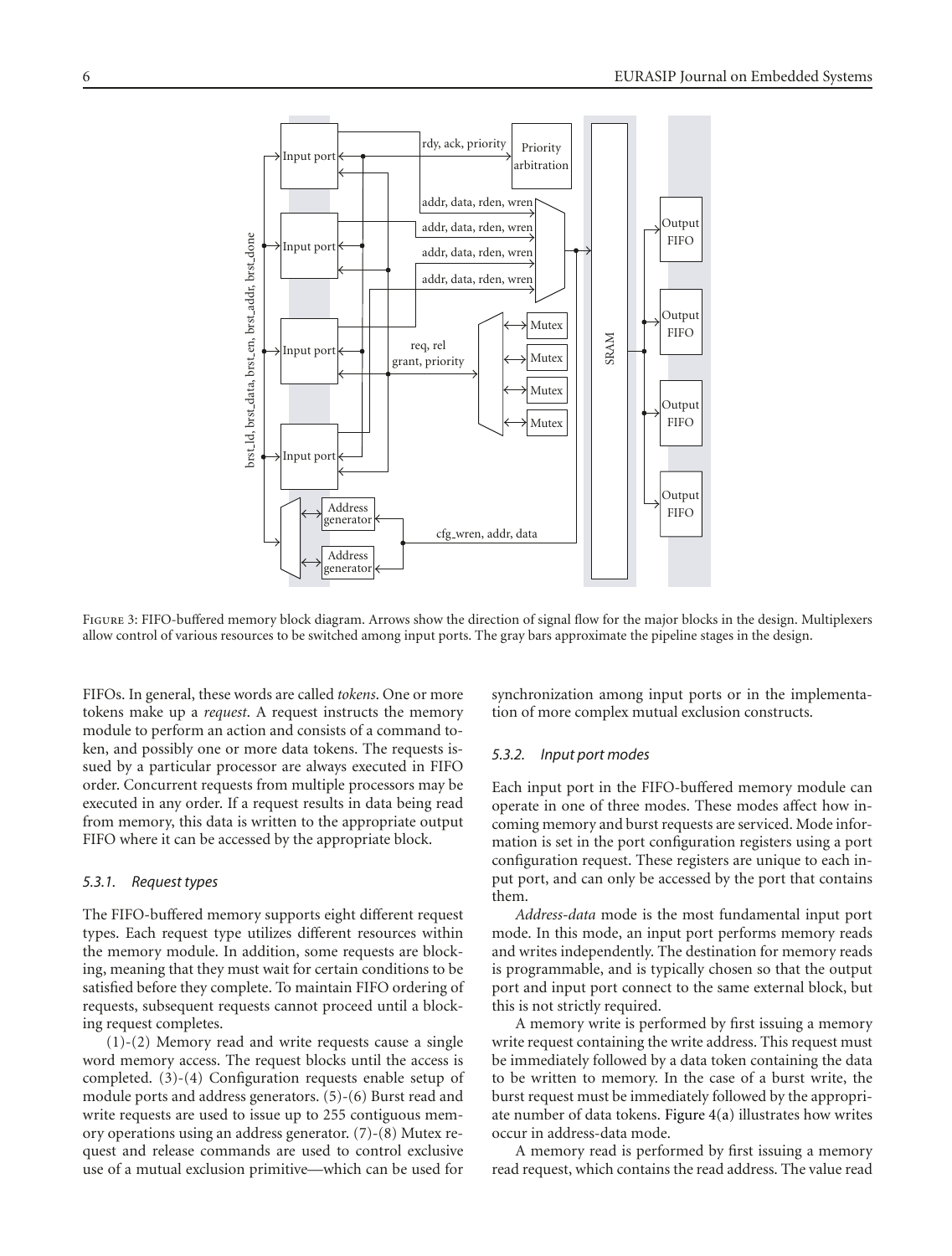<span id="page-6-1"></span>

<span id="page-6-2"></span>Figure 4: Memory writes in (a) address-data and (b) address-only mode. (a) In *address-data* mode, each port provides both addresses and data. Memory writes occur independently, and access to the memory is time-multiplexed. Two tokens must be read from the same input stream to complete a write. (b) In *address-only* mode, write addresses are supplied by one port, and data are supplied by another. Memory writes are coupled, so there is no need to time-multiplex the memory among ports. One token must be read from each input stream to complete a write.

from memory is then written to the specified output FIFO. The same destination is used for burst reads.

In *address-only* mode, an input port is paired with an input port in *data-only* mode to perform memory writes. This allows the tasks of address generation and data generation to be partitioned onto separate external blocks.

In address-only mode, a memory write is performed by issuing a memory write request containing the write address. In contrast to operation in address-data mode, however, this request is not followed by a data token. Instead, the next valid data token from the input port specified by a programmable configuration register is written to memory. Synchronization between input ports is accomplished by maintaining FIFO order of incoming tokens. It is the programmer's responsibility to ensure that there is a one to one correspondence between write requests in the address-only port and data tokens in the data-only port. [Figure 4\(b\)](#page-6-2) illustrates how writes occur.

An input port in data-only mode acts as a slave to the address-only input port to which it provides data. All request types, with the exception of port configuration requests, are ignored when the input port is in data-only mode. Instead all incoming tokens are treated as data tokens. The programmer must ensure that at any one time, at most one input port is configured to use a data-only port as a data source.

As previously mentioned, the presented memory module design directly supports memory arrays up to 64 K words. This is due solely to a 16-bit interface in the AsAP processor, and therefore a 16-bit memory address in a straightforward implementation. The supported address space can clearly be increased by techniques such as widening the interface bus or implementing a paging scheme.

Another dimension of memory module scaling is to consider connecting more than four processors to a module. This type of scaling begins to incur significant performance penalties (in tasks such as port arbitration) as the number of ports scales much beyond four. Instead, the presented memory module is much more amenable to replication throughout an array of processors—providing high throughput to a small number of local processors while presenting no barriers to the joining of multiple memories through software or interconnect reconfiguration, albeit with a potential increase in programming complexity depending on the specific application.

## <span id="page-6-0"></span>**6. IMPLEMENTATION RESULTS**

The FIFO-buffered memory module described in [Section 5](#page-4-0) has been described in Verilog and synthesized with a 0.18 *µ*m CMOS standard cell library. A standard cell implementation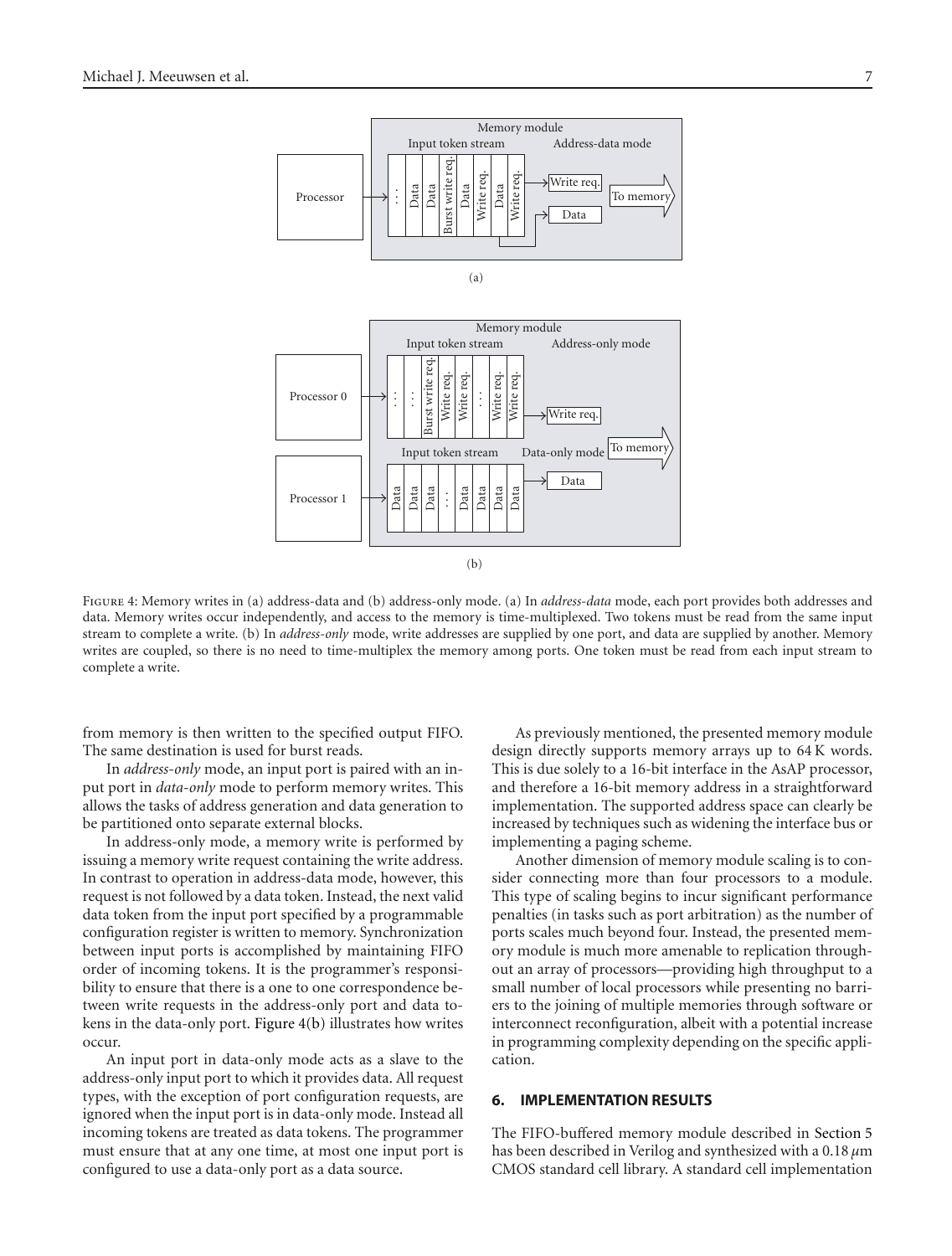

Figure 5: Layout of a 8192-word *<sup>×</sup>* 16-bit 0.18 *<sup>µ</sup>*m CMOS standard cell FIFO-buffered memory module implementation. The large SRAM is at the top of the layout and the eight 32-word FIFO memories are visible in the lower region.

<span id="page-7-0"></span>has been completed and is shown in [Figure 5.](#page-7-0) The design is fully functional in simulation.

Speed, power, and area results were estimated from highlevel synthesis. In addition, the design's performance was analyzed with RTL level simulation. This section discusses these results.

## *6.1. Performance results*

System performance was the primary metric motivating the memory module design. Two types of performance are considered. First, the system's peak performance, as dictated by the maximum clock frequency, peak throughput, and latency is calculated. A more meaningful result, however, is the performance of actual programs accessing the memory. Both of these metrics are discussed in the following subsections.

# *6.1.1. Peak performance*

The peak performance of the memory module is a function of the maximum clock frequency, and the theoretical throughput of the design. The FIFO-buffered memory module is capable of issuing one memory access every cycle, assuming that requests are available and their data dependencies are met. In address-data mode, memory writes require a minimum of two cycles to issue, but this penalty can be avoided by using address generators or the address-only port mode, or by interleaving memory requests from multiple ports. If adequate processing resources exist to supply the memory module with requests, the peak memory throughput is one word access per cycle. Synthesis results report a maximum clock frequency of 555 MHz. At this clock speed, the memory's peak throughput is 8.8 Gbps with 16-bit words.

The worst case memory latency is for the memory read request. There are contributions to this latency in each of the system's clock domains. In the external block's clock domain, the latency includes one FIFO write latency, one FIFO read

latency, and the additional latency introduced by the memory port. In the memory's clock domain, the latency includes one FIFO read latency, the memory module latency, and one FIFO write latency.

The minimum latency of the memory module is given by the number of pipe stages between the input and output ports. The presented implementation has four pipe stages. The number of stages may be increased to add address decoding stages for larger memories.

The latency of FIFO reads and writes is dependent on the number of pipe stages used to synchronize data across the clock boundary between the read side and the write side. In AsAP's FIFO design, the number of synchronization stages is configurable at runtime. When a typical value of three stages is used, the total FIFO latency is four cycles per side. When the minimum number of stages is used, the latency is reduced to three cycles per side. A latency of four cycles is assumed in this work.

The latency of the memory port depends on the number of stages introduced between the processor and the memory to account for wire delays. The minimum latency of the memory port is two cycles. This latency could be decreased by integrating the memory port more tightly with the processor core datapath. This approach hinders the use of a prefetch buffer to manage an arbitrary latency from processor to memory, and is only practical if the latency can be constrained to a single cycle.

Summing the latency contributions from each clock domain, the total latency of a memory read is,

$$
L_{\text{proc}} = L_{\text{FIFO-vr}} + L_{\text{FIFO-rd}} + L_{\text{mem-port}},
$$
  
\n
$$
L_{\text{mem}} = L_{\text{FIFO-rd}} + L_{\text{mem-module}} + L_{\text{FIFO-vr}},
$$
  
\n
$$
L_{\text{total}} = L_{\text{mem}} + L_{\text{proc}}.
$$
  
\n(1)

For the presented design and typical configurations, the latency is 10 processor cycles and 13 memory cycles. If the blocks are clocked at the same frequency, this is a minimum latency of 23 cycles. Additional latency may be introduced by processor stalls, memory access conflicts, or data dependencies. The latency is slightly higher than typical L2 cache latencies, which are on the order of 15 cycles [\[2](#page-12-2)], due to the communication overhead introduced by the FIFOs. This high latency can be overcome by issuing multiple requests in a single block. Because requests are pipelined, the latency penalty occurs only once per block.

# *6.1.2. Actual performance*

To better characterize the design's performance, the memory module was exercised with two generic and variable workloads: a *single-element workload* and a *block workload*. The number of instructions in both test kernels is varied to simulate the effect of varying computation loads for each application. [Figure 6](#page-8-0) gives pseudocode for the two workloads.

The single-element workload performs a copy of a 1024 element array and contains three phases. First, a burst write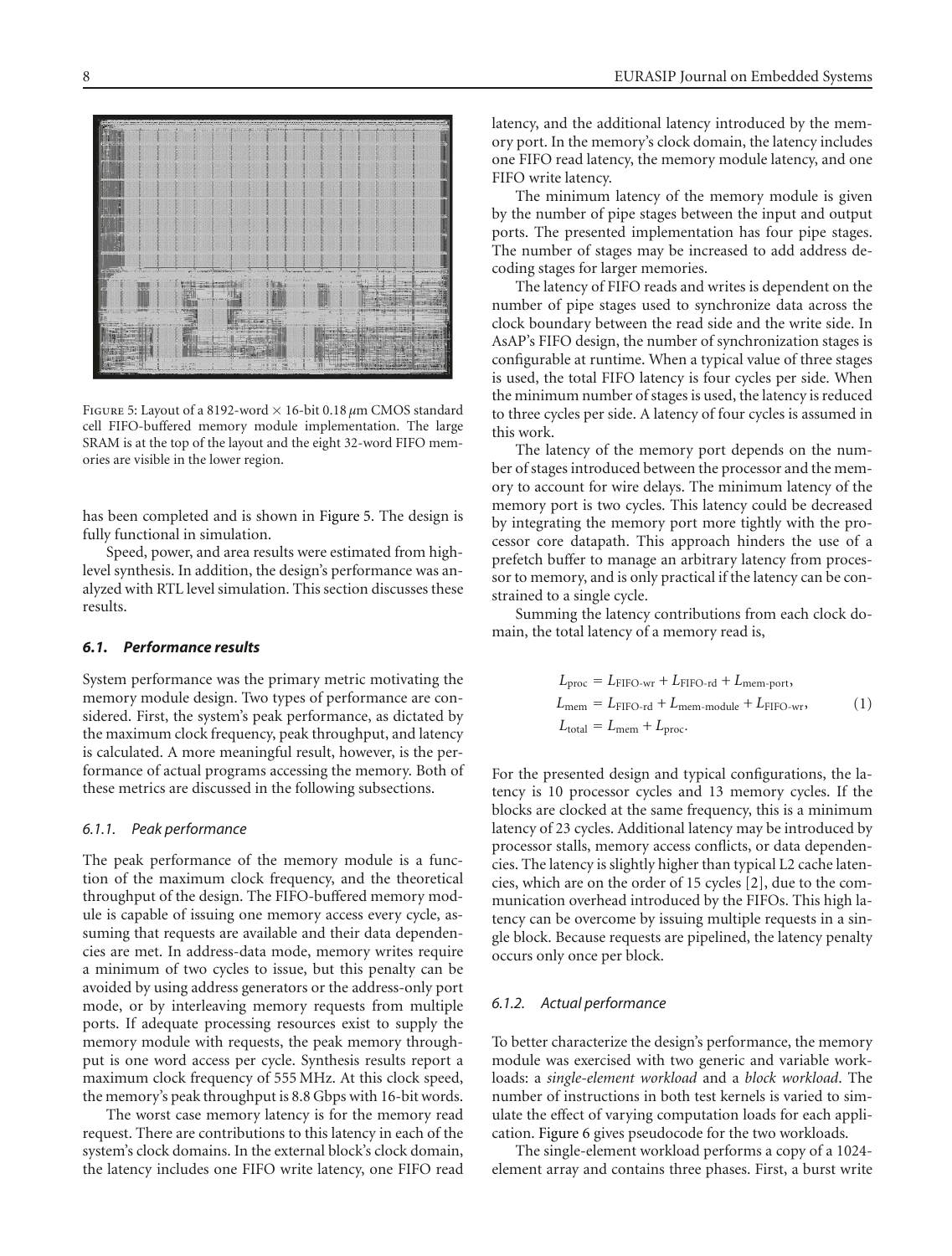| Write initial array                             | for $i = 0$ : 1023<br>mem_wr( $a + i$ ) // wr command<br>wr_data = input // wr data<br>next i<br>for $i = 0$ : 1023<br>mem_rd( $a + i$ ) // rd command<br>mem_wr( $b + i$ ) // wr command |
|-------------------------------------------------|-------------------------------------------------------------------------------------------------------------------------------------------------------------------------------------------|
| # NOPs models<br>additional<br>computation load | <b>NOP</b><br><b>NOP</b><br>temp = rd_data // rd data<br>$wr_d$ data = temp // wr data<br>next <i>i</i>                                                                                   |
| Read result                                     | for $i = 0$ : 1023<br>mem_rd( $b + i$ ) // rd command<br>$output = rd_data // rd data$<br>next i                                                                                          |



(a) Single element workload

(b) Block workload

<span id="page-8-0"></span>Figure 6: Two workloads executed on external processors are used for performance characterization. Pseudo-code for the two workloads is shown for processors in address-data mode. In each workload, the computational load per memory transaction is simulated and varied by adjusting the number of NOPs in the main kernel. The block workload is also tested in address-only/data-only mode (not shown here) where the code that generates memory requests, and the code that reads and writes data is partitioned appropriately. *mem rd()* and *mem wr()* are read and write commands being issued with the specified address. *rd data* reads data from the processor's memory port, and *wr data* writes data to the processor's memory port.

is used to load the source array into the processor. Second, the array is copied element by element, moving one element per loop iteration. Finally, the resulting array is read out with a burst read. The number of instructions in the copy kernel is varied to simulate various computational loads. The singleelement kernel is very sensitive to memory read latency because each memory read must complete before another can be issued. To better test throughput rather than latency, the block test is used. This workload first writes 1024 memory words, and then reads them back.

In addition, three coding approaches are compared. The first uses a single processor executing a single read or write per loop iteration. The second uses burst requests to perform memory accesses. The third approach partitions the task among two processors in address-only and data-only modes. One processor issues request addresses, while the other manages data flow. Again, the number of instructions in each kernel is varied to simulate various computational loads.

[Figure 7](#page-9-0) shows the performance results for the singleelement workload running on a single processor at different clock speeds. For small workloads, the performance is dominated by the memory latency. This occurs because each iteration of the loop must wait for a memory read to complete before continuing. A more efficient coding of the kernel could

overcome this latency using loop unrolling techniques. This may not always be practical, however, due to limited code and data storage. The bend in each curve occurs at the location where the memory latency is matched to the computational workload. Beyond this point, the performance scales with the complexity of computation. The processor's clock speed has the expected effect on performance. At high frequencies, the performance is still limited by memory latency, but larger workloads are required before the computation time overcomes the read latency. The latency decreases slightly at higher processor frequencies because the component of the latency in the processor's clock domain is reduced. The slope of the high-workload portion of the curve is reduced because the relative impact of each additional instruction is less at higher frequencies.

For highly parallel workloads, the easiest way to improve performance is to distribute the task among multiple processors. [Figure 8](#page-9-1) shows the result of distributing the single-element workload across one, two, and four processors. In this case, the 1024 copy operations are divided evenly among all of the processors. When mapped across multiple processors, one processor performs the initial array write, and one processor performs the final array read. The remainder of the computation is distributed uniformly among the processors. Mutexes are used to ensure synchronization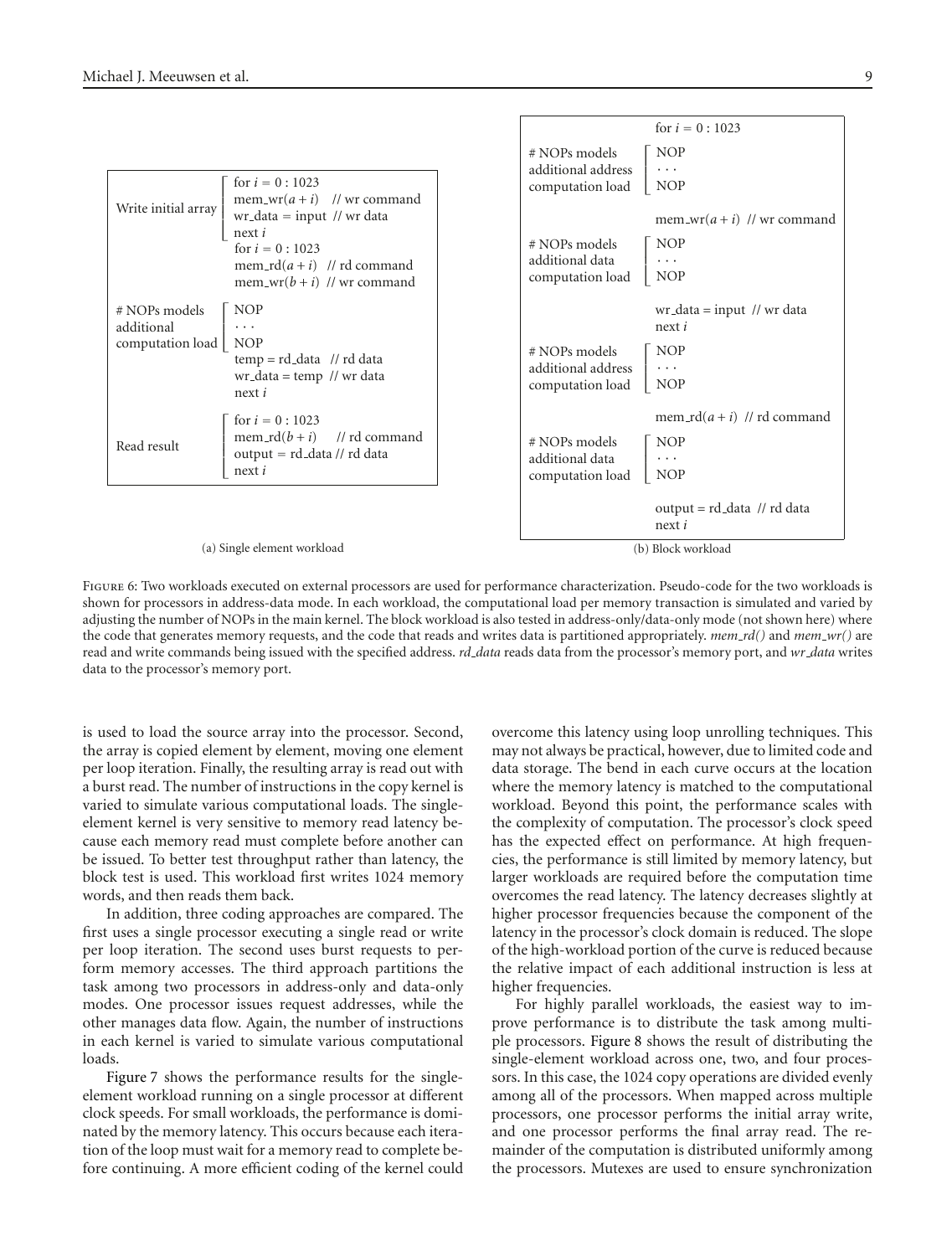



<span id="page-9-0"></span>Figure 7: Effect of computational load and clock speed on performance. The figure shows the execution time of the single-element workload for a single processor clocked at 1, 1.33, 2, and 4 times the memory speed. The dotted line represents the theoretical maximum performance for the workload operating on a single processor clocked at the same speed as the memory.

<span id="page-9-1"></span>FIGURE 8: Effect of number of processors on performance. The figure shows the execution time of the single-element workload for 1, 2, and 4 processors clocked at the same frequency as the memory. The execution time for each case includes some fixed overhead to initialize and read the source and destination arrays. Multiple processor cases have additional overhead for synchronization among processors.

between the initialization, copy, and read-out phases of execution.

When the single-element workload is shared among processors, the application's performance is increased at the cost of additional area and power consumed by the additional processors. For small computation loads, the effective read latency is reduced. Although each read still has the same latency, the reads from each processor are issued concurrently. Hence, the total latency suffered scales inversely with the number of processors used. For loads where latency is dominated by computation cost, the impact of the computation is reduced, because multiple iterations of the application kernel run concurrently on the various processors. Note that the point where computation load begins to dominate latency is constant, regardless of the number of processors used. The relative latency depends only on the relative clock speeds of the processors and memories, and not on the distribution of computation.

[Figure 9](#page-10-0) shows the performance of the three addressing schemes for the block workload when the processors and memory are clocked at the same frequency. For small workloads, the address-data mode solution is dominated by read latency and write workload. Because writes are unaffected by latency, the computation load has an immediate effect. For large workloads, the execution time is dominated by the computation load of both reads and writes. To illustrate the appropriateness of the synthetic workloads, three key algorithms (1024-tap FIR filter, 512-point complex FFT, and a

viterbi decoder) are modeled and shown on the plot. While these applications are not required to be written conforming to the synthetic workloads, the versions shown here are very reasonable implementations.

The address generator and address-only/data-only solutions decouple the generation of memory read requests from the receipt of read data. This allows requests to be issued far in advance, so the read latency has little effect. There is also a slight performance increase because the number of instructions in each kernel is reduced.

The address generator solution outperforms the single cycle approach, and does not require the allocation of additional processors. This is the preferred solution for block accesses that can be mapped to the address generation hardware. For access patterns not supported by the address generators, similar performance can be obtained by generating the addresses with a processor in address-only mode. This requires the allocation of an additional processor, which does incur an additional cost.

Address only mode allows arbitrary address generation capability at the cost of an additional processor. This method eases implementation of latency-insensitive burst reads without requiring partitioning of the data computation. This method is limited by the balance of the address and data computation loads. If the address and data processors run at the same speed, whichever task carries the highest computation load dominates the system performance. This can be seen in [Figure 10.](#page-10-1)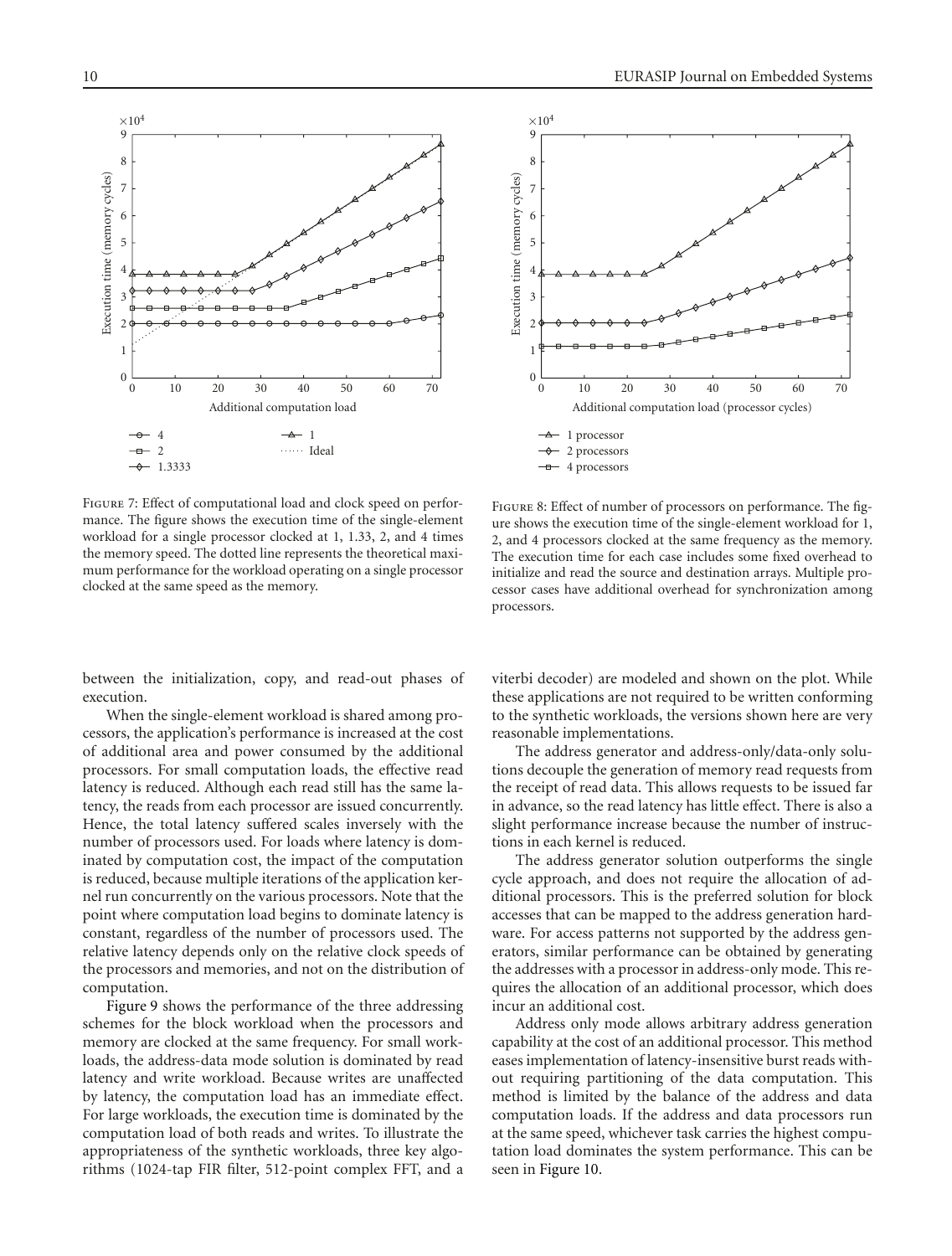

<span id="page-10-0"></span>FIGURE 9: Effect of address mode on block performance. The figure shows the execution time of the block workload for a single processor in address-data mode, a single processor utilizing address generator hardware, and two processors, one in address-only mode and one in data-only mode. Both the address generator and addressonly mode solutions outperform the address-data mode solution if the work load is dominated by the memory latency. Note that the address generator and address-only performances are roughly equal. Three real applications are shown to validate the synthetic workloads.

Partitioning an application among multiple processors in address-data mode typically outperforms a mapping using the same number of processors in address-only or data-only mode. This occurs because the number of iterations of the application kernel required per processor is reduced. This reduces the application's sensitivity to computation loads. Address-only mode is most useful when address computation and data computation are of similar complexities, when code space limitations prevent the two tasks from sharing the same processor, or when the application lacks adequate data parallelism to distribute the computation otherwise.

[Figure 11](#page-11-1) compares the performance of the block workload when computation is distributed across two processors. A mapping with two address-data mode processors outperforms address-only and data-only partitioning in most cases. If address and data computation loads are mismatched, the greater load dominates the execution time for the addressonly/data-only mapping. When the address and data computation loads are similar, the performance gap for the addressonly mode mapping is small. Furthermore, for very small computation loads, the address-only mode mapping outperforms the address-data mode mapping because each loop iteration contains fewer instructions.



<span id="page-10-1"></span>Figure 10: Effect of address load on address-only mode performance. The figure shows the execution time of the block workload for a single processor in address-data mode, and two processors, one in address-only mode and one in data-only mode. The address calculation workload is varied for each case. Each curve represents a fixed data computation workload. The memory module and processors share the same clock frequency.

#### *6.2. Area and power tradeoffs*

As with most digital IC designs, area and power are closely related to performance. Generally, performance can be increased at the expense of area and power by using faster devices or by adding parallel hardware. Although the performance of the FIFO-buffered memory module was the first design priority, the power and area results are acceptable. The results discussed are for high-level synthesis of the Verilog model. Some increase is expected during back-end flows. Dynamic power consumption was estimated using activity factors captured during RTL simulation.

# *6.2.1. Area results*

The results of the synthesis flow provide a reasonable estimate of the design's area. The design contains 9713 cells, including hard macros for the SRAM core and FIFO memories. With an 8 K-word SRAM, the cell area of the synthesized design is 1.28 mm2. This is roughly equivalent to two and a half AsAP processors. The area after back-end placement and routing is  $1.65$  mm<sup>2</sup>.

The area of the FIFO buffered memory module is dominated by the SRAM core, which occupies 68.2% of the module's cell area. This implies a 32.8% area overhead to implement the FIFO-buffered design, rather than a simpler SRAM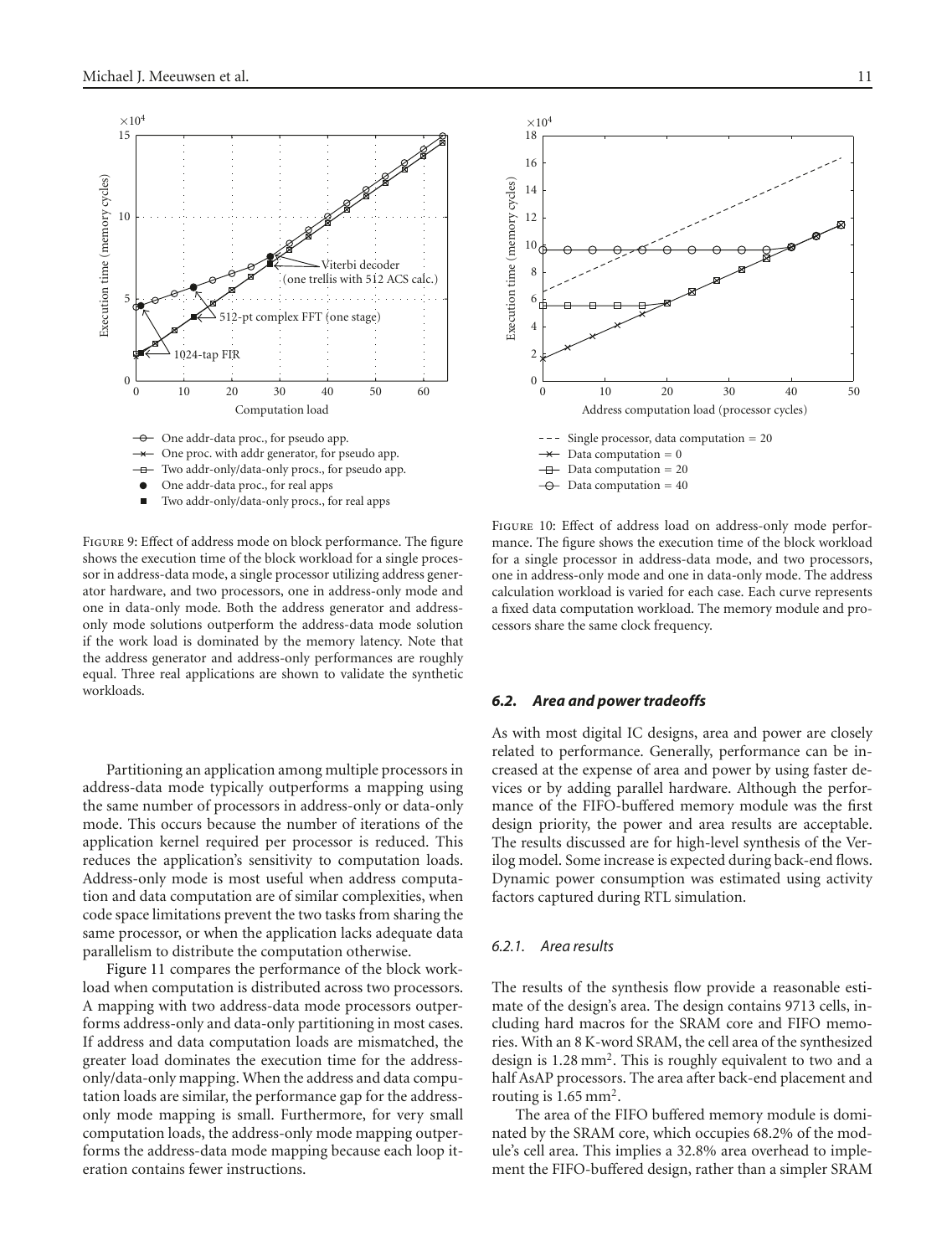

<span id="page-11-1"></span>Figure 11: Equal area comparison of address modes. The figure shows the execution time of the block workload for two parallel processors in address-data mode, and two processors, one in addressonly mode and one in data-only mode. The address calculation workload is varied for each case. Each curve represents a fixed data computation workload. The memory module and processors share the same clock frequency.

interface. This overhead is similar to that reported by Mai et al. for a Smart Memories system with the same memory capacity [\[12](#page-12-12)]. The distribution of area among the major blocks of the design is shown in [Figure 12.](#page-11-2) The presented implementation has an SRAM of 8 K words, but the synthesized source design, however, is capable of addressing up to 64 K words. Conservatively assuming the memory size scales linearly, a 64 K-word memory would occupy 94.5% of the module's area. This implies an overhead of only 5.5%, which is easily justified by the performance increase provided by the shared memory.

# *6.2.2. Power results*

In general, accurate power estimation is difficult without physical design details. A reasonable estimate of the design's power consumption can be taken from high level synthesis results and library information. The main limitation of power estimation at this level is obtaining accurate switching activity for the nodes in the design. Switching activity was recorded for the execution of a four processor application that computes  $c_j = a_j + 2b_j$  for 1024 points. This application exercises most of the design's functionality.

Power Compiler reports the relative power of each submodule as shown in [Figure 13.](#page-11-3) Absolute power estimates from the tool are believed to be less accurate so we present the relative numbers only. Of the total power consumption,



<span id="page-11-2"></span>Figure 12: Area distribution among submodules. The relative cell area of each group of submodules is shown. The SRAM used in this design is 8 K words. The SRAM consumes 68% of the area; the four input FIFOs occupy 10%; the four output FIFOs occupy 10%. The "other" category includes modules not shown such as configuration, mutex, arbiter, and clock oscillator.



<span id="page-11-3"></span>Figure 13: Relative power consumption neglecting clock power of submodules. The power is dominated by the input FIFOs (39%) and input ports (23%) as these are the most active blocks in the design. The dynamic power of the SRAM cell is relatively low, but matches well with the datasheet value.

57.1 nW is attributed to cell leakage power. The breakdown for leakage power is shown in [Figure 14.](#page-12-13)

## <span id="page-11-0"></span>**7. CONCLUSION**

The design of an asynchronously sharable FIFO-buffered memory module has been described. The module allows a high capacity SRAM to be shared among independentlyclocked blocks (such as processors). The memory module shares its memory resources with up to four blocks/processors. This allows the memory to be used for interprocess communication or to increase application performance by parallelizing computation. The addition of addressing modes